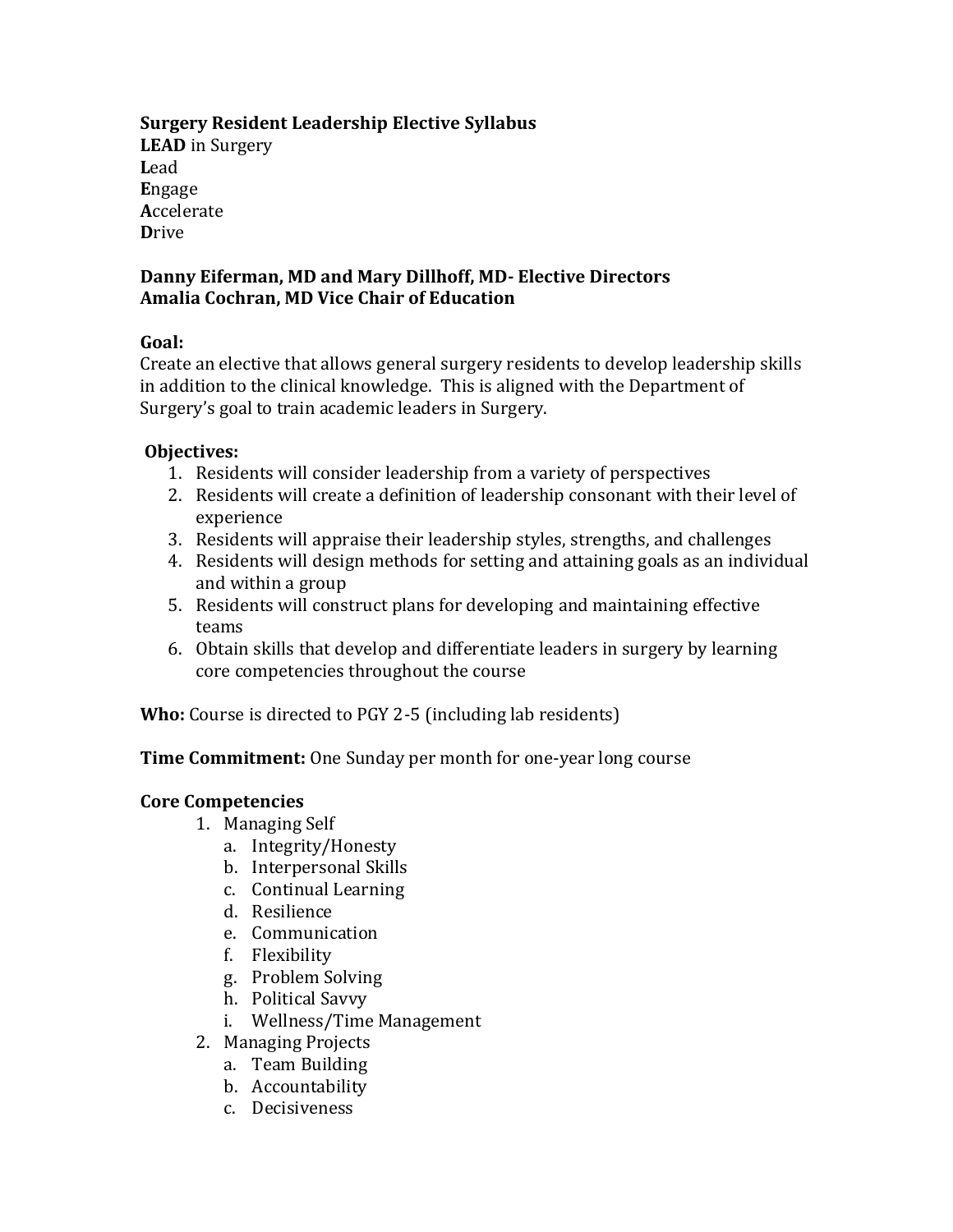- d. Negotiating
- 3. Managing Others
	- a. Conflict Management
	- b. Diversity
	- c. Developing Others

**A needs assessment will be given to assess the needs of the particular group and the competencies and classes adjusted accordingly for the group. (See attached)**

### **Expectations:**

- Residents will apply for the program and be invited to participate; maximum group size is 15. Applications will be required with a short response to "Why are you interested in taking a leadership elective?" Applications will be reviewed by leadership team and class selected.
- Residents are expected to attend and participate in each session; they *will be excused from clinical duties* during the meeting time. Meetings will occur on one Sunday evening 4-6 pm at an attending's home, unless an exception is made for guest faculty.
- Residents are expected to provide a reflective assignment in response to the content of each session that will be done at the end of each session prior to leaving for the evening. Residents will also be expected to provide one critique that would improve the session.
- If a resident fails to attend two sessions without prior arrangement, they will be removed from the elective and will not be eligible to reapply in subsequent years.
- Facilitator will provide all materials in ample time for the residents to read and prepare for each session.
- Visiting faculty will be utilized for the elective as appropriate. This may result in adaptation of the schedule as proposed.
- Residents who complete the elective will have a letter documenting their participation placed into their residency records by the facilitator.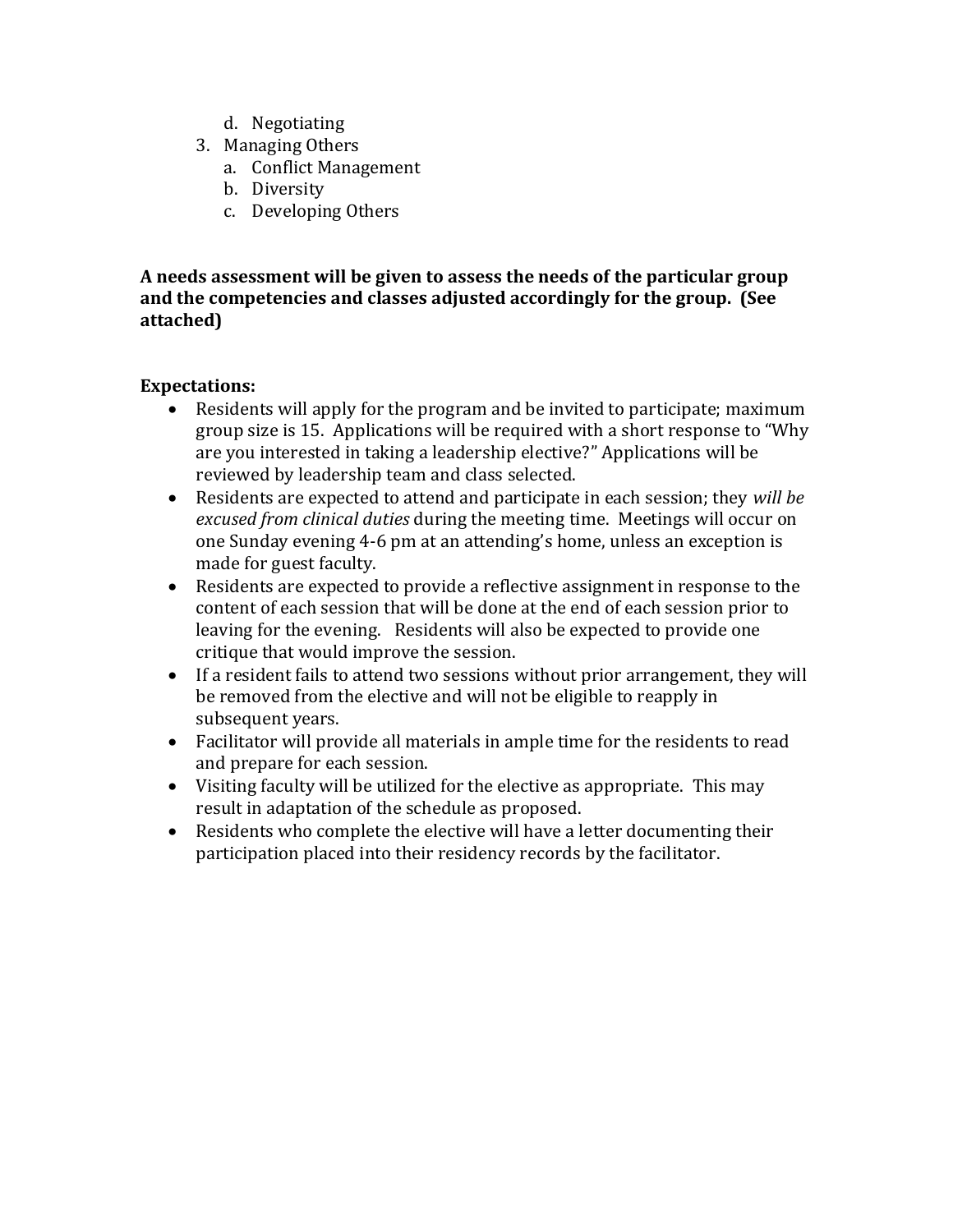#### **Sessions:**

Note: Each session will have a reading and reflective requirement; guests and experts will be incorporated as appropriate. This schedule will be modified based on needs assessment of students.

### 1. **Introduction to course and overview**

**Pre-work:** Collins "Level 5 Leadership" (HBR, January 2001); Goleman, "What Makes a Leader" (HBR, 1998) Definitions of leadership *Reading: Pre-meeting Assignment:* Come to our meeting with a concise definition of leadership- either your definition or one that resonates with you

Session: 00:00-00:15 Introductions 00:15-00:30 Overview from course directors, course expectations, assignments, etc. 00:30-00:60 Discussion of leadership and required readings.

Break for dinner

2nd hour

*Reflective assignment:*Identify an individual who epitomizes your view of leadership. Write a one-page summary of that person's qualities that make them an ideal leader.

#### **Competencies Addressed:**

Communication, Interpersonal Skills

# **2. Leadership Styles**

**Pre-work:** Review the six leadership styles posters. Identify the style that you identify with the most. Identify the style that you would most like to develop.

*Reading*: Goleman, D. "*Leadership That Gets Results"* (HBR, March-April 2005).

Session:

00:00-00:05--Stand next to the poster of the leadership style you identify with the most

00:05-00:15--Introduce yourself to another person who chose the same style as you.

Each person should answer the following 2 questions:

- 1. When has this style served you well?
- 2. When has this style NOT served you well?

00:15-00:30--Summary of the styles and overview of resonance/dissonance 00:30-00:40--Move to the leadership style poster that you most want to develop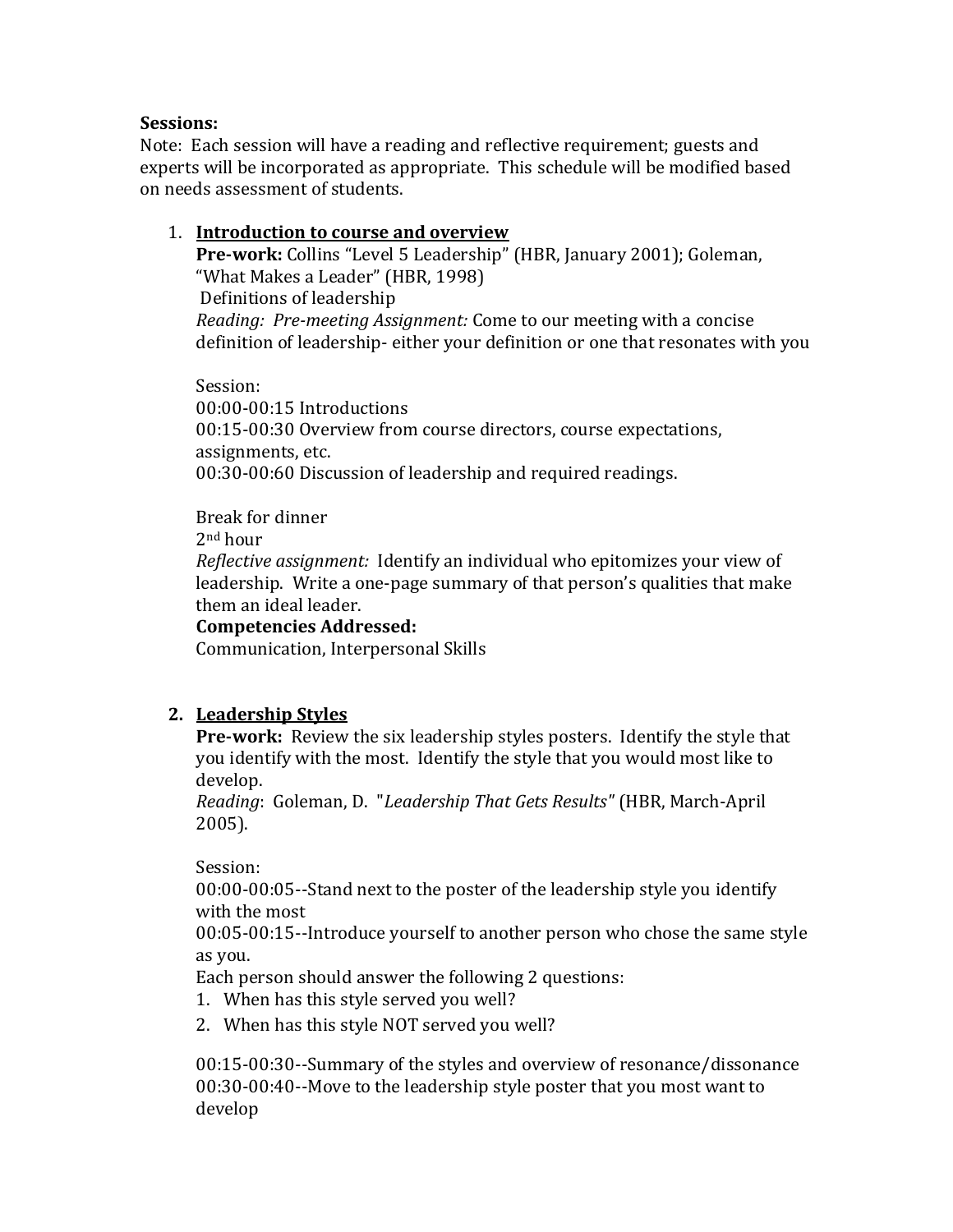Introduce yourself to a person at your poster and each person answer the following 2 questions:

- 1. What would be the benefit if you developed this style
- 2. What would be the benefit to your team

00:40-00:50--Feed forward activity.

Ask each individual which leadership style describes them the best. Ask, "How can I be more of a \_\_\_\_\_\_ style leader?". One-two sentence answer. 00:50-00:60--Share results of each style's effect on climate

BREAK for dinner

2nd hour:

Please provide at least one critique that could have improved this session Please write a letter to yourself (we will send it to you at the conclusion of the course) reminding yourself of how you would like to see yourself develop as a leader

### **Competencies Addressed:**

Integrity/honesty, interpersonal skills**,** continual learning, resilience, communication

## 3. **High-functioning Teams**

**Pre-work:** Write down the top 3 reasons why you think teams fail to perform at a high level?

Take the teamwork quiz

Reading: Lencioni, Patrick. *The Five Dysfunctions of a Team.* Pages 185-190 and 195-207.

Session:

00:00-00:10--In groups of 3, compare your answers from the teamwork quiz. Come up with your top 3 reasons why teams fail

00:10-00:25--Share results with group. Build the 5 dysfunctions pyramid 00:25-00:35--Discuss outcomes when unsuccessful at each level of the pyramid

00:35-00:50--Strategies to achieve success at building the base of the pyramid

00:50-00:60--Discuss quiz answers

BREAK for Dinner

2nd hour:

*Reflective assignment:* Please provide at least one critique that could have improved this session

Please write down 1-2 specifics things that you could do this week to improve your service teams function.

**Competencies Addressed:** Team building, accountability, decisiveness**,**  negotiating